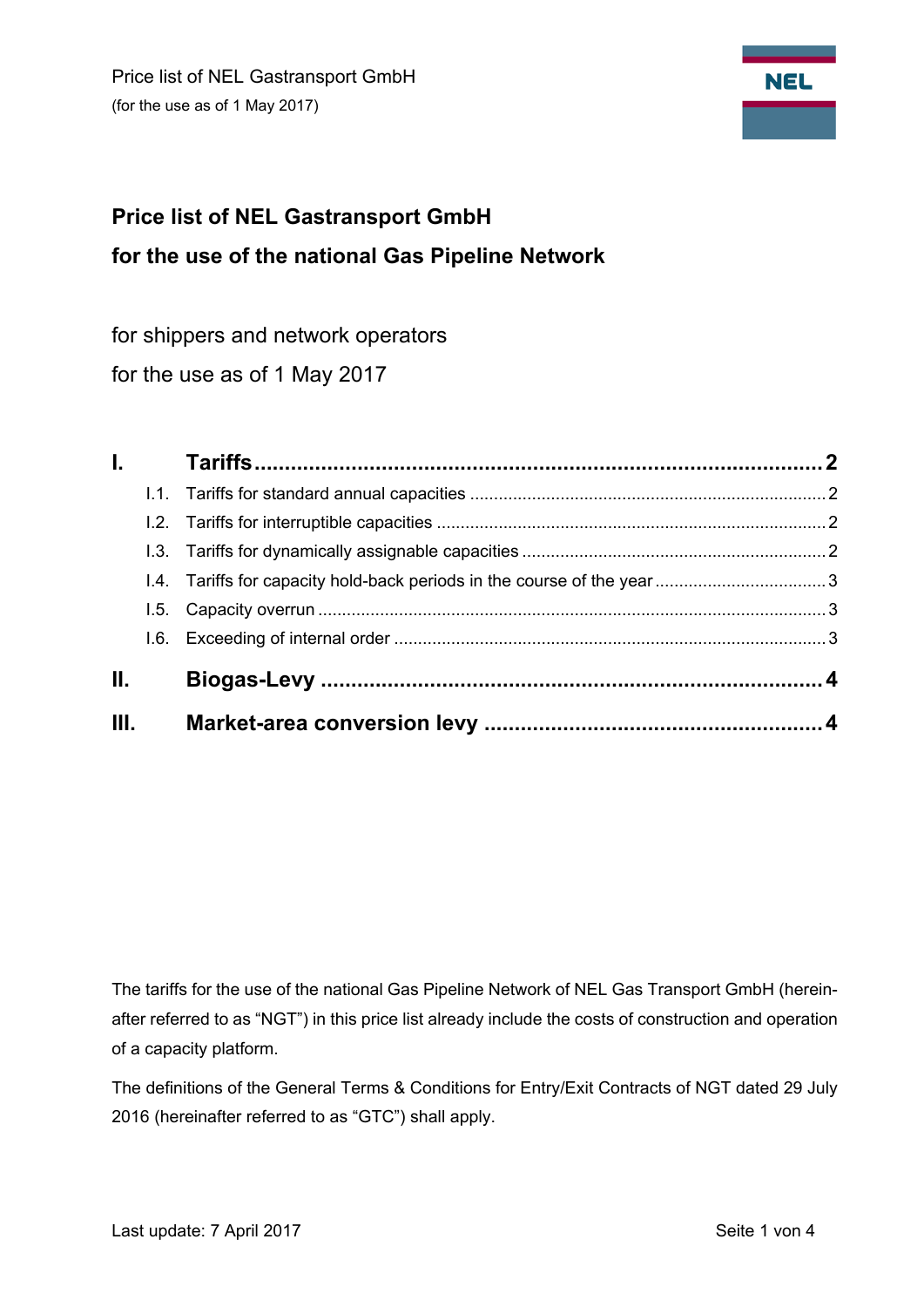

## **I. Tariffs**

#### **I.1. Tariffs for standard annual capacities**

The

- specific tariff for firm and free assignable Capacities in accordance with section 9 (1) lit. a, b, c, d GTC at entry and exit points with a booking period of 365 coherent days resp. 366 coherent days in a leap year and
- the tariff for the actual internal order of downstream network operators in accordance with section 18 of the "Kooperationsvereinbarung zwischen den Betreibern von in Deutschland gelegenen Gasversorgungsnetzen in der Änderungsfassung vom 30. Juni 2016" (hereinafter referred to as "KoV")

arise from the following table:

| <b>Tariffs for Standard annual Capacities</b>                                  |                      |                       |                        |  |  |  |  |  |
|--------------------------------------------------------------------------------|----------------------|-----------------------|------------------------|--|--|--|--|--|
| (Firm and free assignable capacities with a booking period of a coherent year) |                      |                       |                        |  |  |  |  |  |
| <b>Grid Point</b>                                                              | <b>Grid point-ID</b> | <b>Flow Direction</b> | Tariff (EUR/(kWh/h)/a) |  |  |  |  |  |
| Greifswald                                                                     | 93200                | Entry                 | 3.05                   |  |  |  |  |  |
| Greifswald IKG                                                                 | 92070                | Exit                  | 3.05                   |  |  |  |  |  |
| Boizenburg                                                                     | 93DRA                | Exit                  | 3.05                   |  |  |  |  |  |

Additional to the tariffs at some grid points the specific biogas levy in accordance with section II and the market area conversion levy in accordance with section III will be charged.

## **I.2. Tariffs for interruptible capacities**

The tariff for interruptible capacities in accordance with section 9 (1) GTC amounts to 90% of the tariff for firm capacity as per section I.1. This does also apply for interruptible internal order in accordance with section 11 (8) KoV.

## **I.3. Tariffs for dynamically assignable capacities**

The tariff for dynamically assignable capacities in accordance with section 1 of the supplementary Terms & Conditions of NGT (Appendix GTC 2) amounts to 100% of the tariff for firm capacity as per section I.1. Dynamically assignable capacities will be published separately.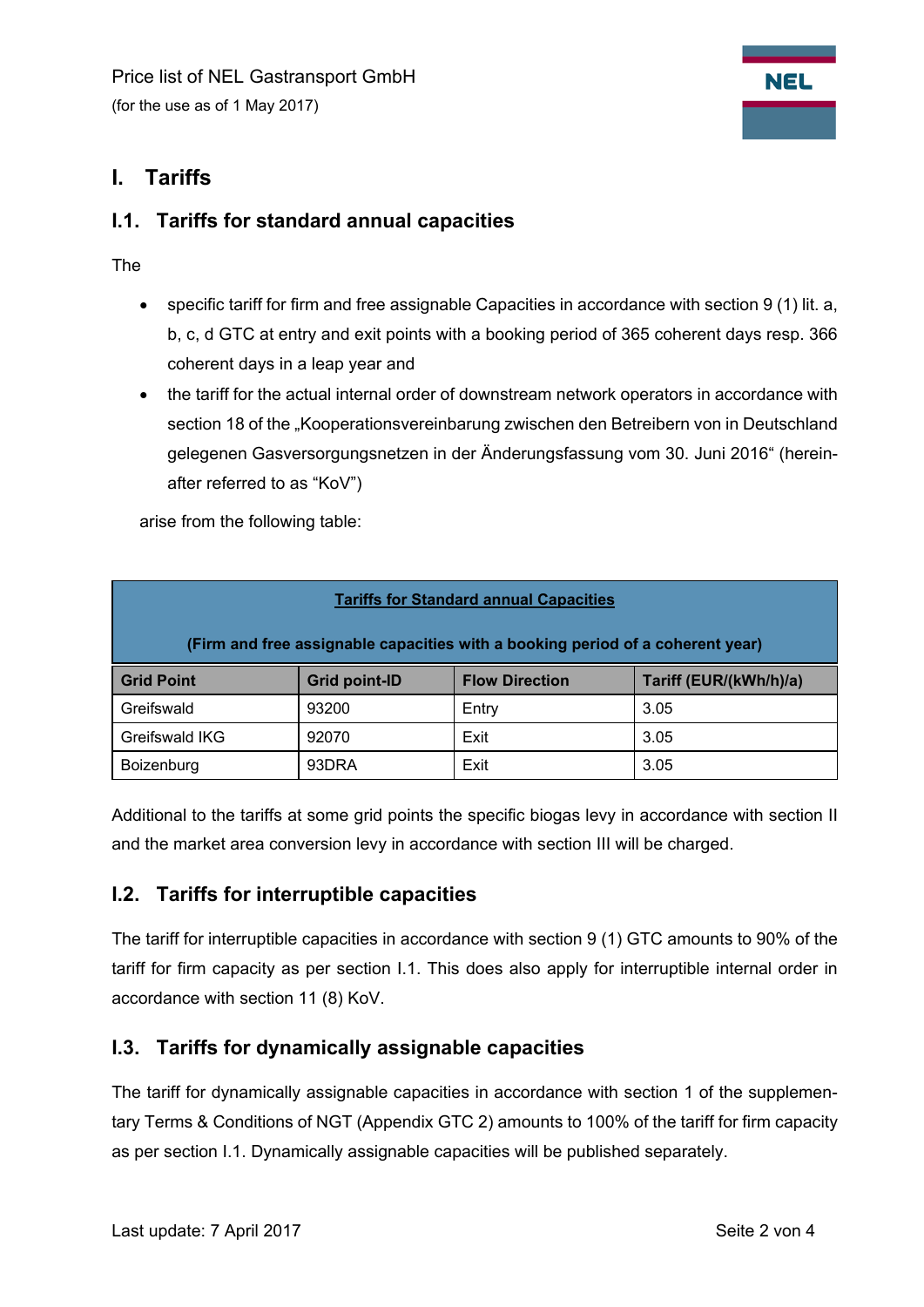

## **I.4. Tariffs for capacity hold-back periods in the course of the year**

The tariff for firm and free assignable capacities in accordance with section  $1.1 - 1.3$  with terms of less than year derives from the multiplication of the tariffs for standard annual capacities as per section I.1 – I.3 with a proportional volume of  $\frac{1}{365}$  for every booked day resp.  $\frac{1}{366}$  for every booked day in a leap year.

The propotional value, as resulting pursuant to sentence 1, must be multiplied in accordance with the guidelines of the Bundesnetzagentur regarding the pricing of entry and exit capacities (Bepreisung von Ein- und Ausspeisekapazitäten", "BEATE") of 24 March 2015 (BK9-14/608) with the following multipliers, depending on the run-time of the booked capacitity:

| <b>Run-time in days</b> | <b>Product classification under BEATE</b> | <b>Multiplier</b> |
|-------------------------|-------------------------------------------|-------------------|
| 1 to 27                 | daily product                             | 1.4               |
| 28 to 89                | monthly product                           | 1.25              |
| 90 to 364               | quarterly product                         | 1.1               |

For firm within day capacity in accordance with section 9 (2) GTC the respective daily tariff shall apply. For interruptible within day capacity from over-nomination the respective daily tariff for interruptible capacity shall be charged in accordance with section 13d (4) GTC.

The tariff for interruptible internal orders, especially in case of adjustments in accordance with section 15 KoV, is calculated in the same way as described above.

#### **I.5. Capacity overrun**

If a customer exceeds the ordered capacity in an hour of a day, a contractual penalty in accordance with. Section 30 (4) of the GTC will be charged. This contractual penalty amounts to the fourfold of the regular tariff for the respective day at the affected grid point, as it is shown in this price list.

#### **I.6. Exceeding of internal order**

If a network operator exceeds the ordered capacity in an hour of a day, the exceeding will be charged in accordance with section 18 section (6) KoV. The provisions as per section 18 (7) KoV remain unaffected. This contractual penalty in accordance with section 18 (7) amounts to the fourfold of the regular tariff for the respective day at the affected grid point, as it is shown in this price list.